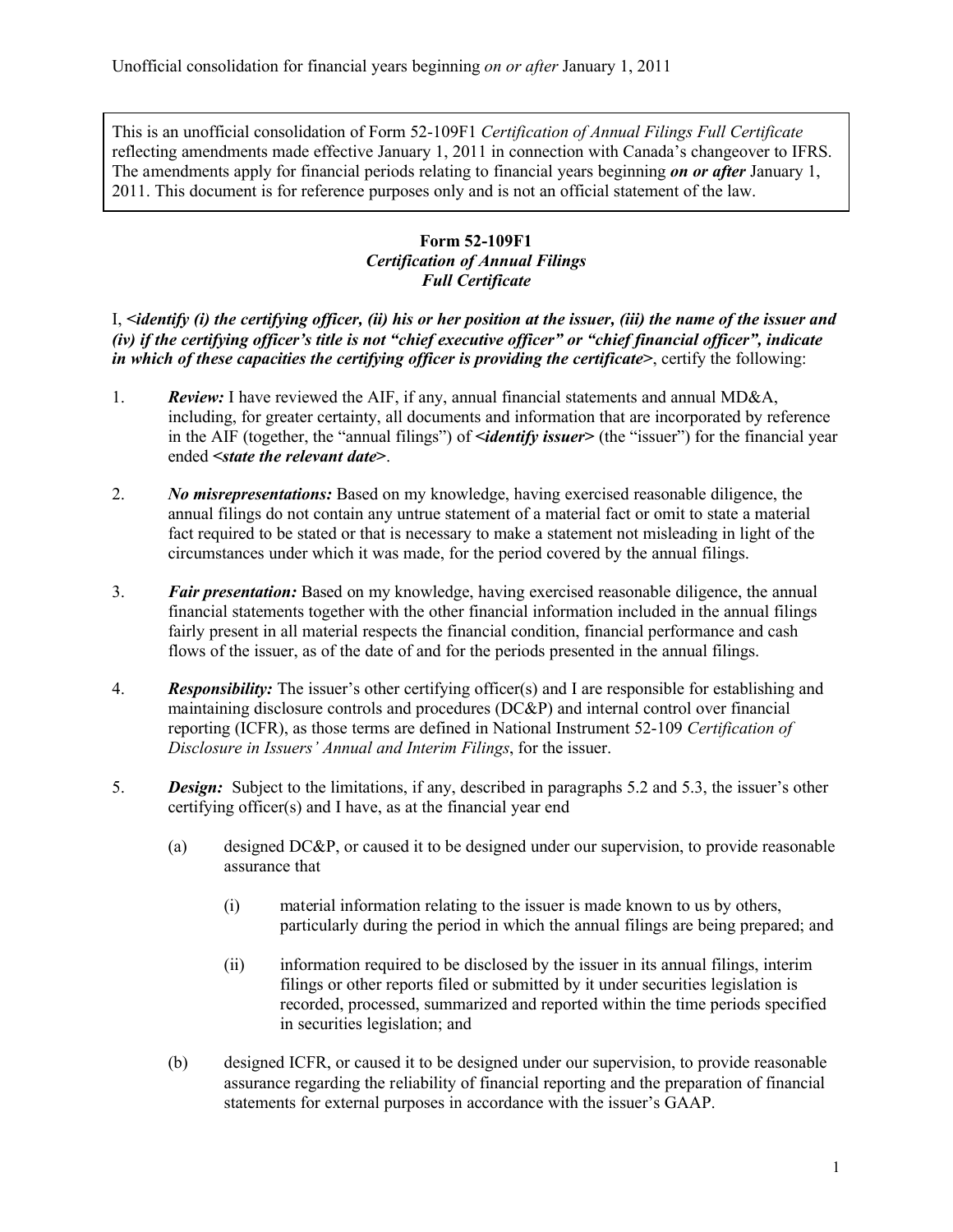5.1 *Control framework:* The control framework the issuer's other certifying officer(s) and I used to design the issuer's ICFR is **<***insert the name of the control framework used***>** .

**<***insert paragraph 5.2 or 5.3 if applicable. If paragraph 5.2 or 5.3 is not applicable, insert "5.2 N/A" or "5.3 N/A" as applicable. For paragraph 5.3, include (a)(i), (a)(ii) or (a)(iii) as applicable, and subparagraph (b).***>**

- 5.2 *ICFR – material weakness relating to design:* The issuer has disclosed in its annual MD&A for each material weakness relating to design existing at the financial year end
	- (a) a description of the material weakness;
	- (b) the impact of the material weakness on the issuer's financial reporting and its ICFR; and
	- (c) the issuer's current plans, if any, or any actions already undertaken, for remediating the material weakness.
- 5.3 *Limitation on scope of design:* The issuer has disclosed in its annual MD&A
	- (a) the fact that the issuer's other certifying officer(s) and I have limited the scope of our design of DC&P and ICFR to exclude controls, policies and procedures of
		- (i) a proportionately consolidated entity in which the issuer has an interest;
		- (ii) a special purpose entity in which the issuer has an interest; or
		- (iii) a business that the issuer acquired not more than 365 days before the issuer's financial year end; and
	- (b) summary financial information about the proportionately consolidated entity, special purpose entity or business that the issuer acquired that has been proportionately consolidated or consolidated in the issuer's financial statements.

## **<***insert subparagraph 6(b)(ii) if applicable. If subparagraph 6(b)(ii) is not applicable, insert "(ii) N/A".***>**

- 6. *Evaluation:* The issuer's other certifying officer(s) and I have
	- (a) evaluated, or caused to be evaluated under our supervision, the effectiveness of the issuer's DC&P at the financial year end and the issuer has disclosed in its annual MD&A our conclusions about the effectiveness of DC&P at the financial year end based on that evaluation; and
	- (b) evaluated, or caused to be evaluated under our supervision, the effectiveness of the issuer's ICFR at the financial year end and the issuer has disclosed in its annual MD&A
		- (i) our conclusions about the effectiveness of ICFR at the financial year end based on that evaluation; and
		- (ii) for each material weakness relating to operation existing at the financial year end